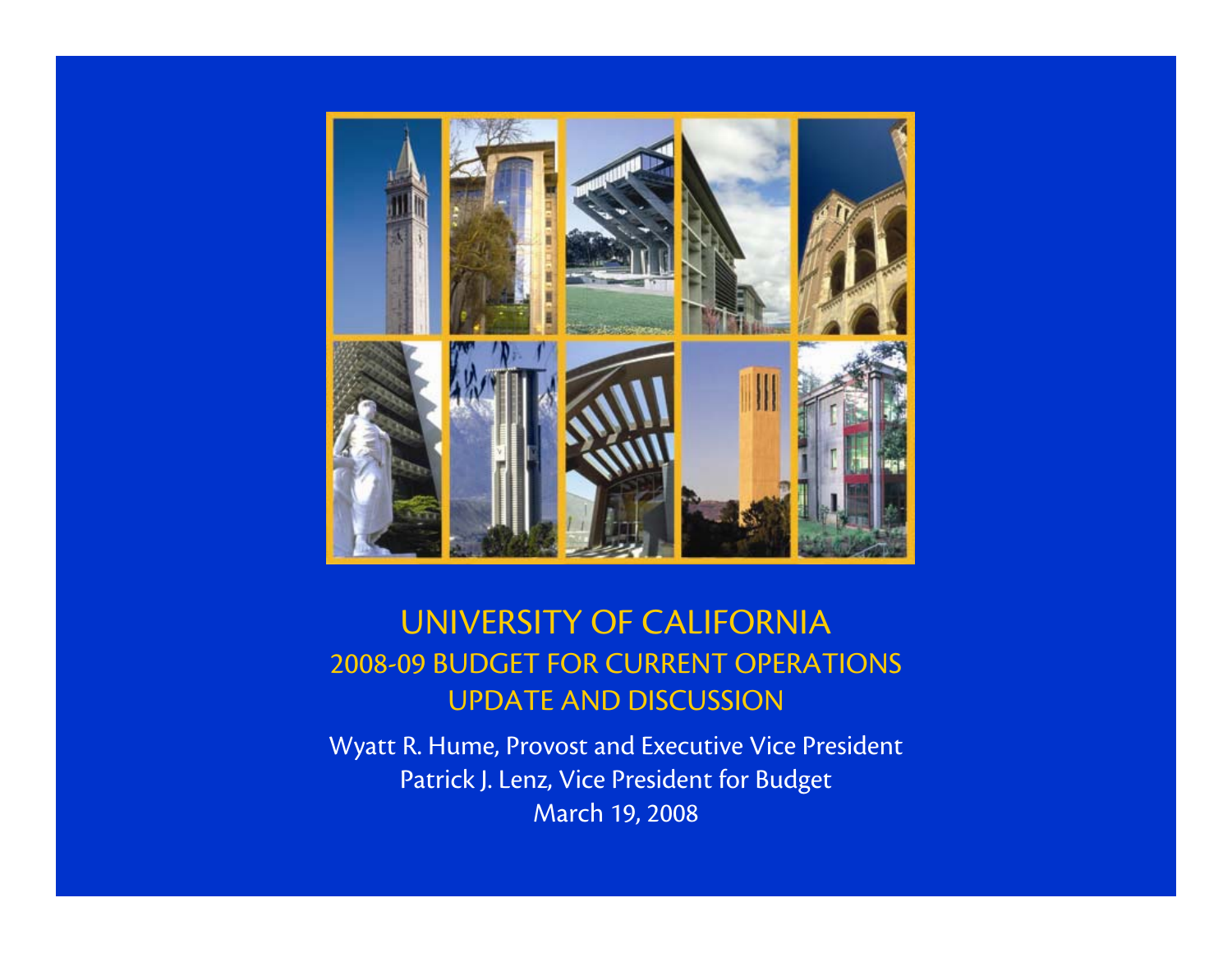## Governor's Budget Proposals

- $\bullet$  Governor proposed \$141 billion state budget, with a \$2.8 billion reserve.
- $\bullet$  State is \$3.3 billion below budget for 2007-08, and faces a projected deficit of \$14.5 billion in 2008-09.
- $\bullet$  Governor declared fiscal emergency under Proposition 58 and proposed mid-year reductions for nearly every State agency.
- $\bullet$  Governor proposed 10% across the board budget reductions to address the state General Fund deficit.
- The Governor has also proposed a constitutional amendment to reform the state budget process.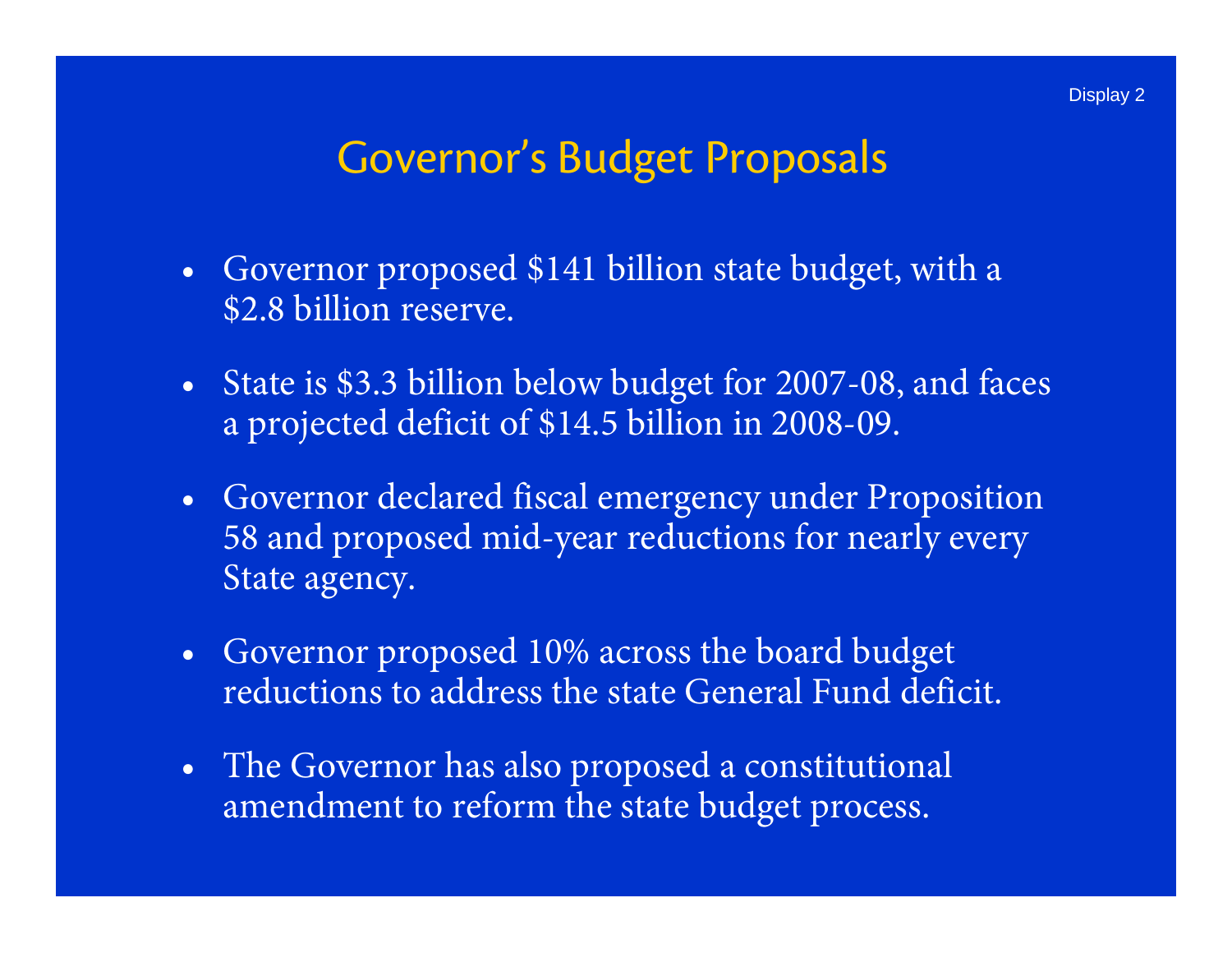### Legislative Special Session Actions

- Addressed 2007-08 budget shortfall of \$3.3 billion with \$4.3 billion in budget solutions, leaving a General Fund reserve of \$1 billion.
- $\bullet$ Mid-year reductions result in \$7 billion of budget solutions for the 2008-09 fiscal year.
- •Significant reductions in K-12 education and health and welfare programs.
- $\bullet$ UC hospitals and physicians lose \$14 million as a result of the 10% reduction to Medi-Cal provider rates.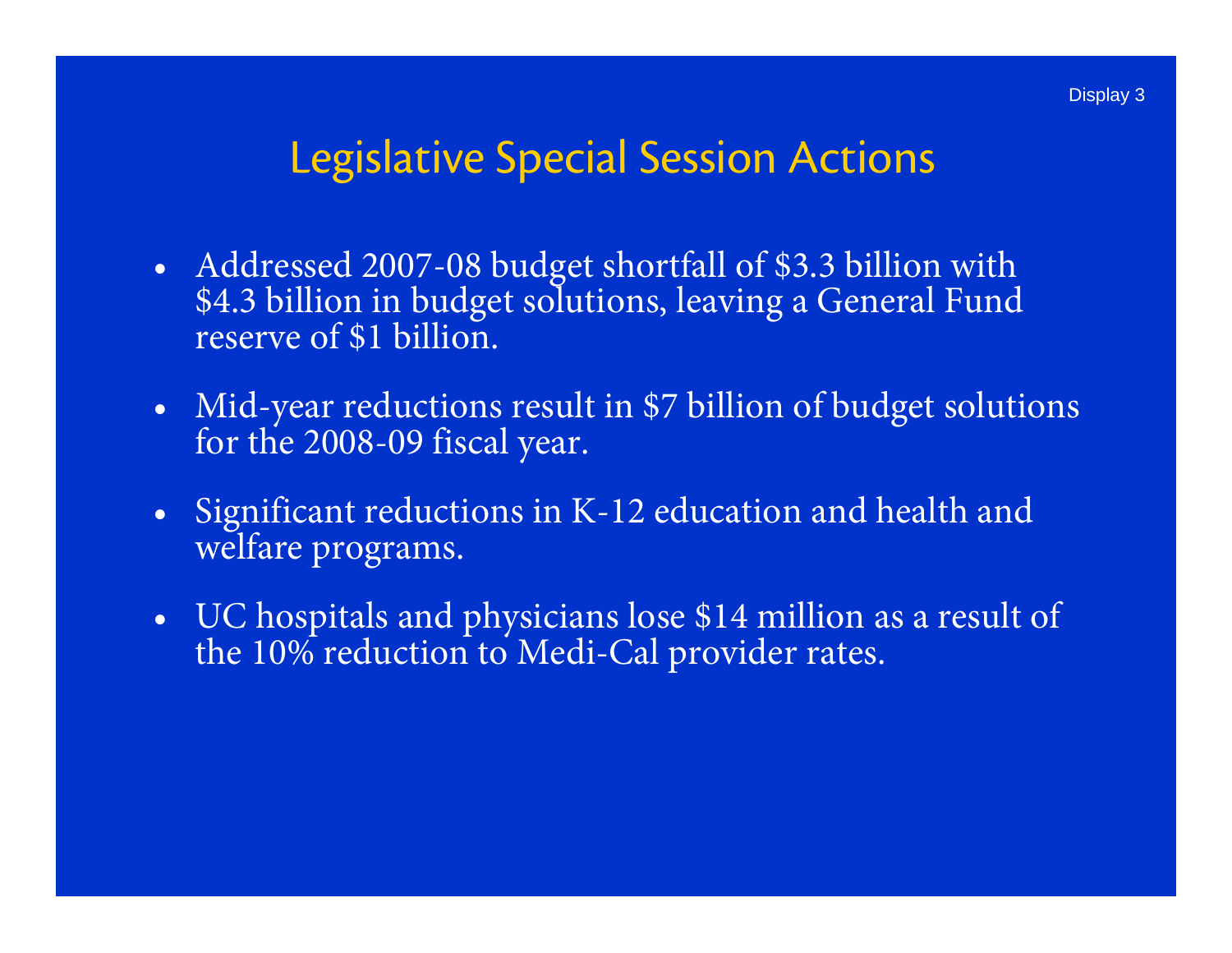### LAO Recommendations – Overall Budget

- Identifies a \$16 billion structural deficit
- $\bullet$ An alternative approach, 5-year budget plan
- •Targeted vs. across-the-board budget reductions
- $\bullet$ Realignment of state funded programs
- •Suspension of the Prop. 98 guarantee by \$800 million vs. \$4 billion
- $\bullet$ Additional revenue through selective tax credits or exemptions, but no general tax increase
- $\bullet$ No additional borrowing or debt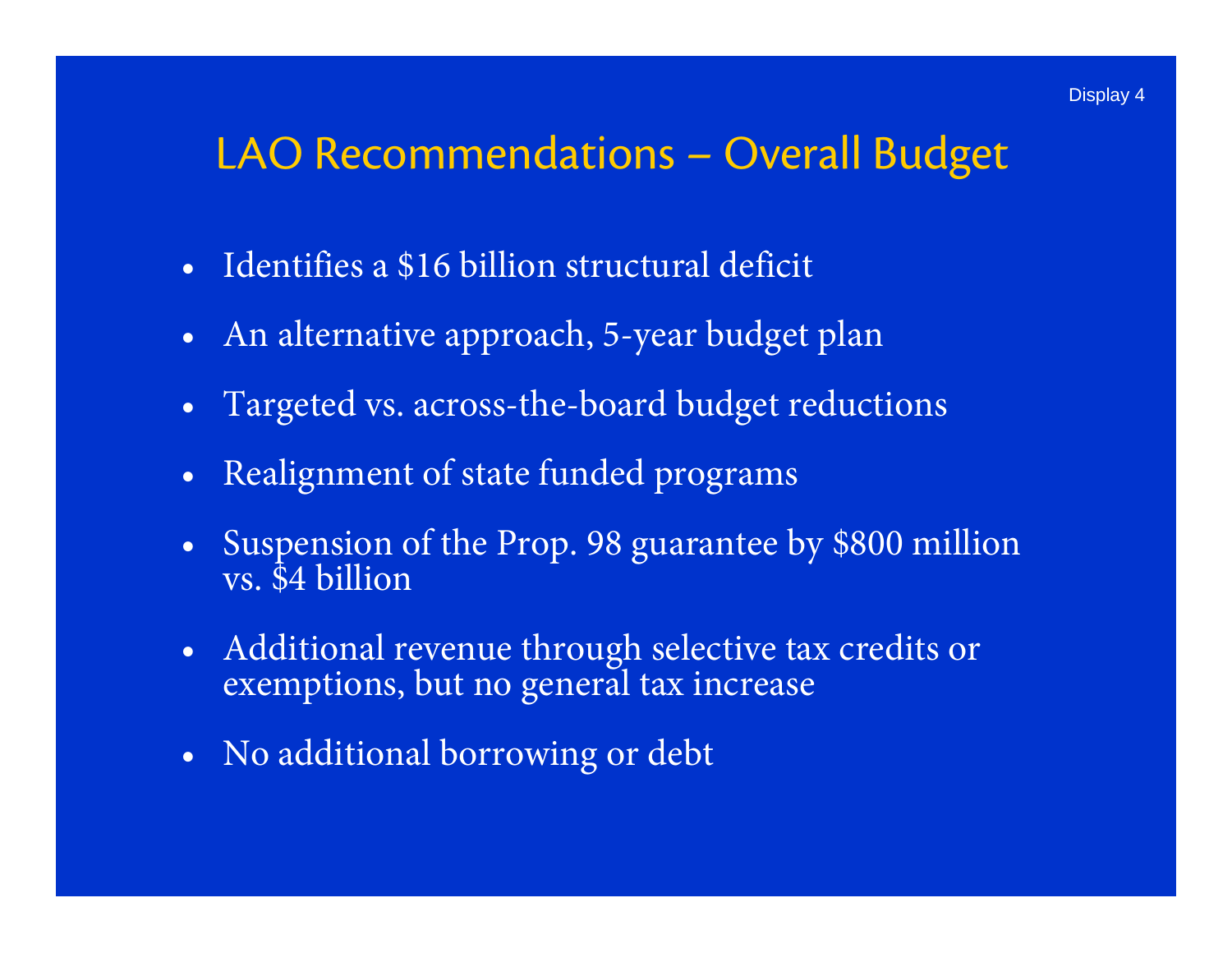## LAO Recommendations – UC Support

- $\bullet$ Enrollment growth – 1.8% (3,650 students)
- Student Fees 10% increase
- Financial Aid 19% return-to-aid, rather than 33%
- $\bullet$  \$49.5 million for non-discretionary price increases (utilities, equipment, supplies)
- $\bullet$ No employee cost-of-living adjustment (COLA)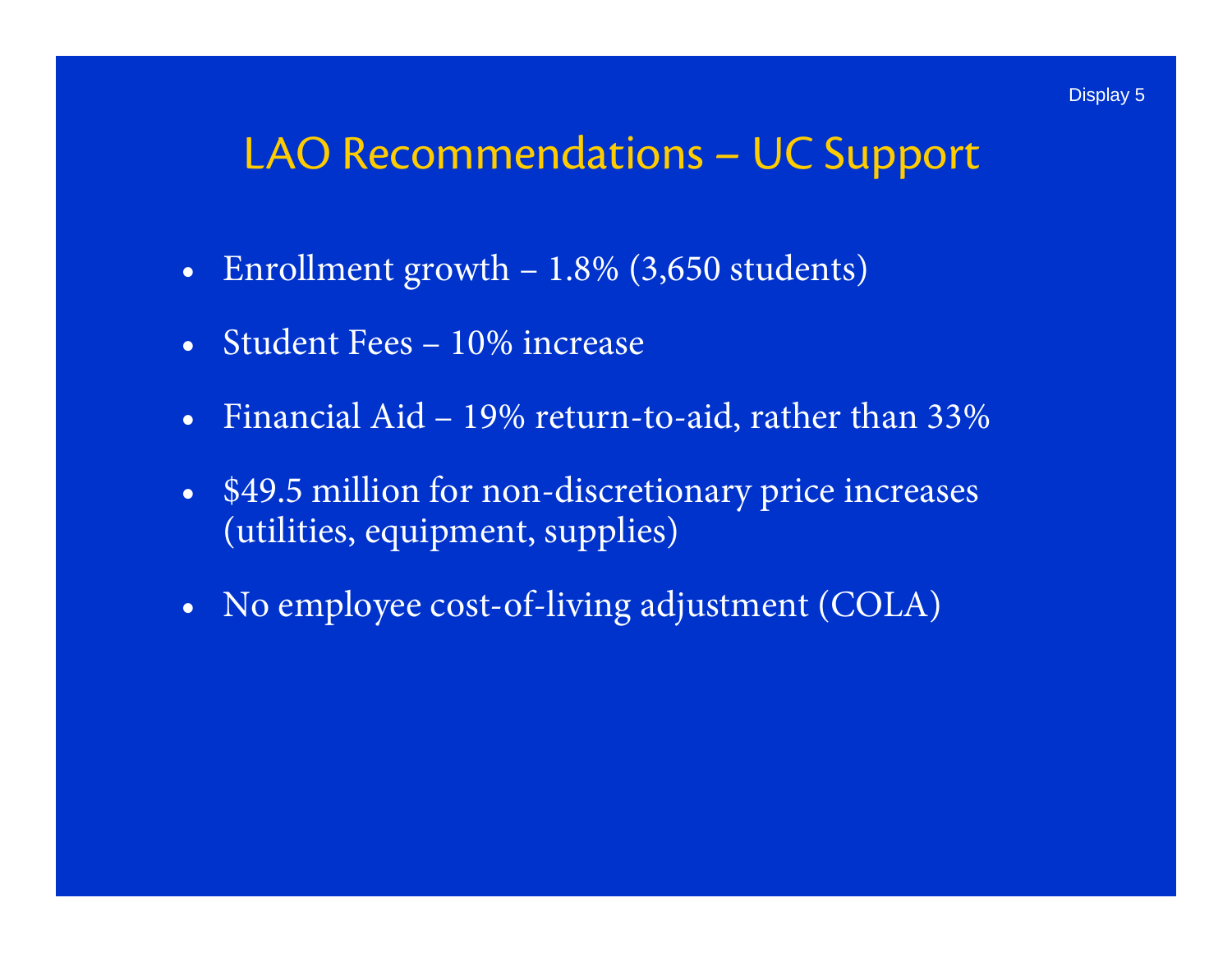## LAO Recommendations – UC Capital

- $\bullet$  Complete existing projects before state commits to future projects; new projects fully funded in proposed 2008 facilities bond
- $\bullet$  \$795 million designated in 2008 bond vs. \$790 million in Governor's budget or \$690 million in AB 100 (Mullin)
- • Report to Legislature on future "non-state" capital facility projects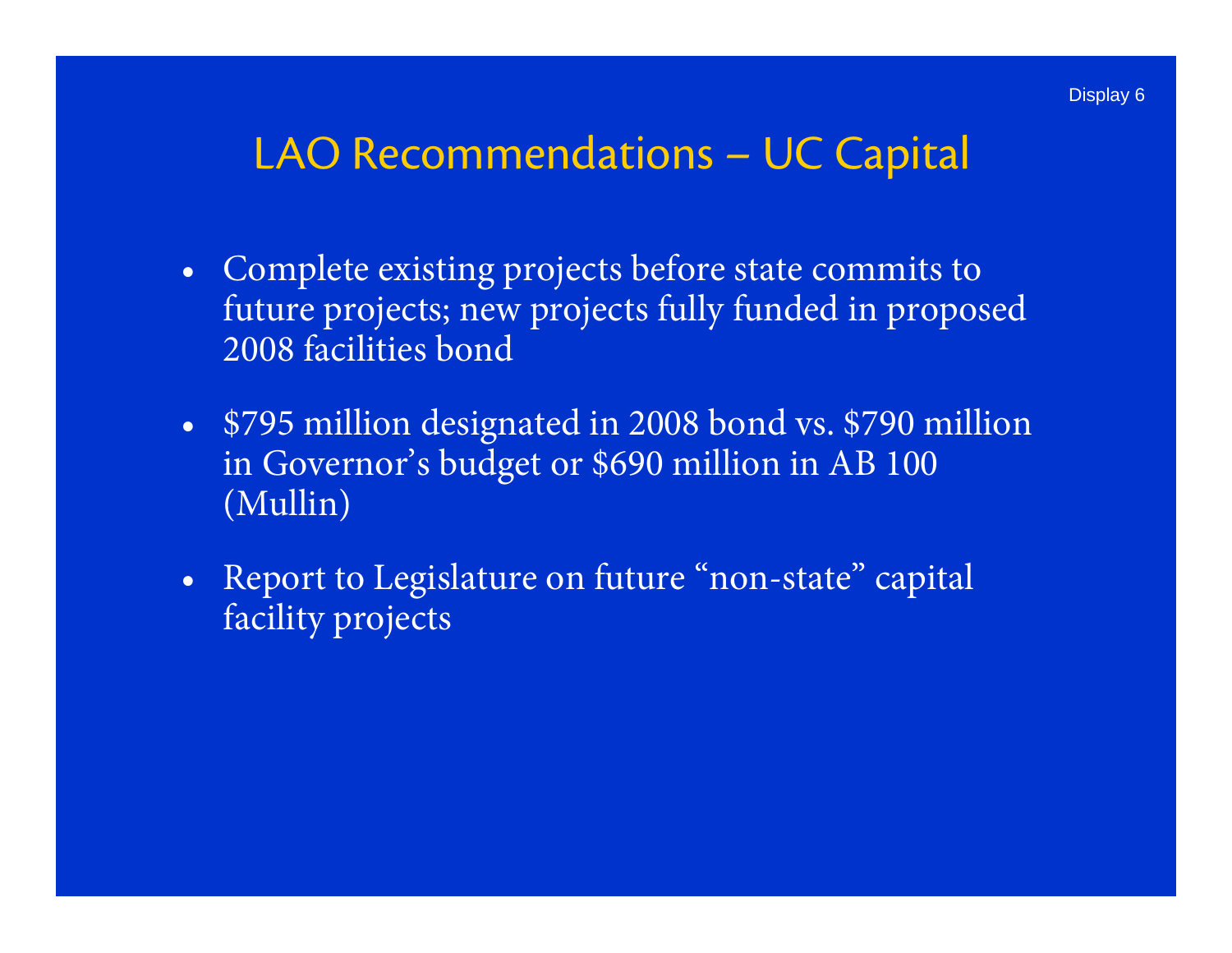## Impact of Governor's Proposal

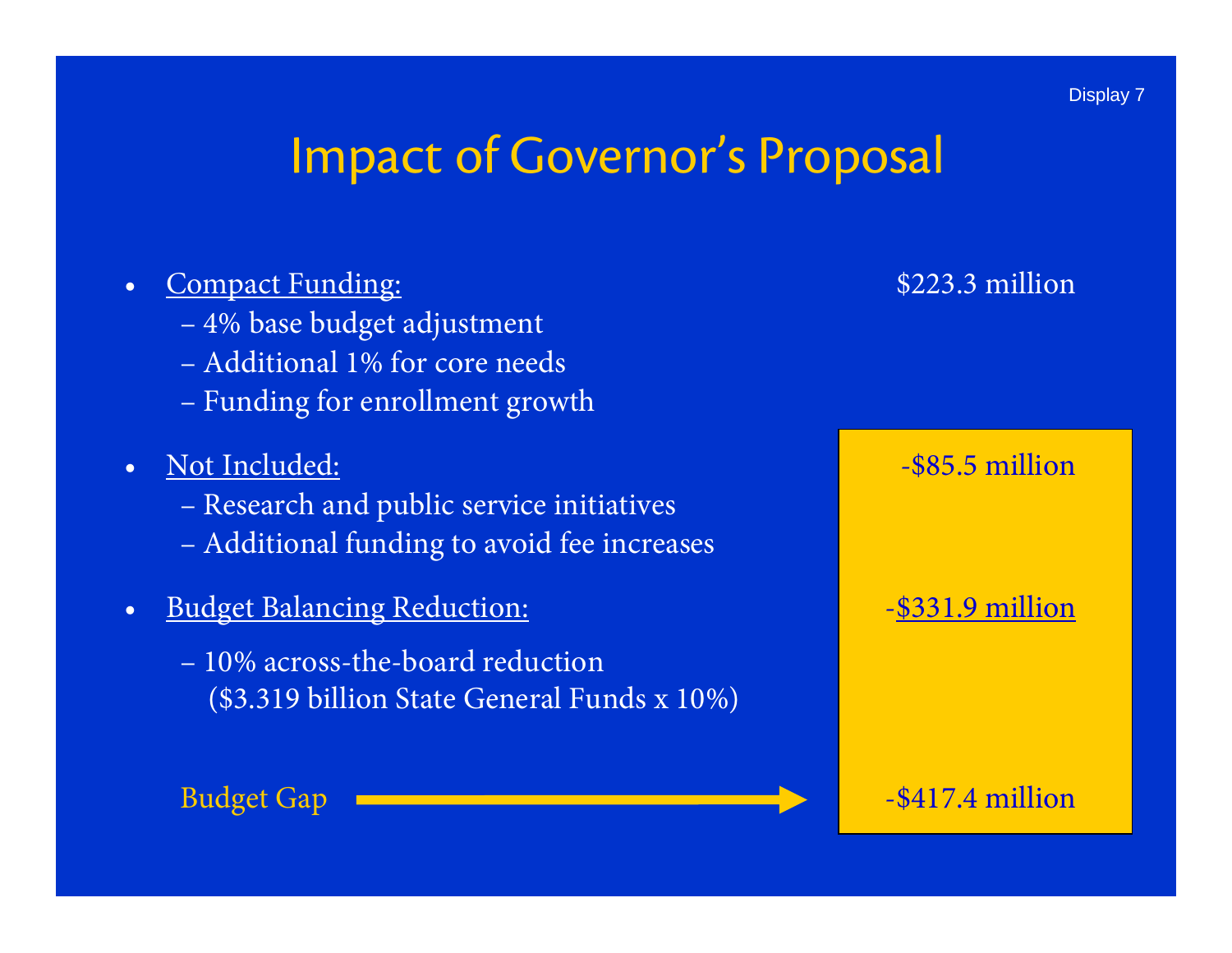- •Student mental health services
- •Enrollment growth 102.1 million
- •Faculty and staff compensation increases 168.8 million
- •Accelerated faculty salary increases 20.0 million
- •Graduate student support 10.0 million
- •Core academic support 30.8 million
- •Restoration of instructional budgets 10.0 million
- •Non-salary budget cost increases 25.0 million
- $\bullet$ Educational Imperative initiative 5.0 million
- $\bullet$ Research initiative 10.0 million

8.0 million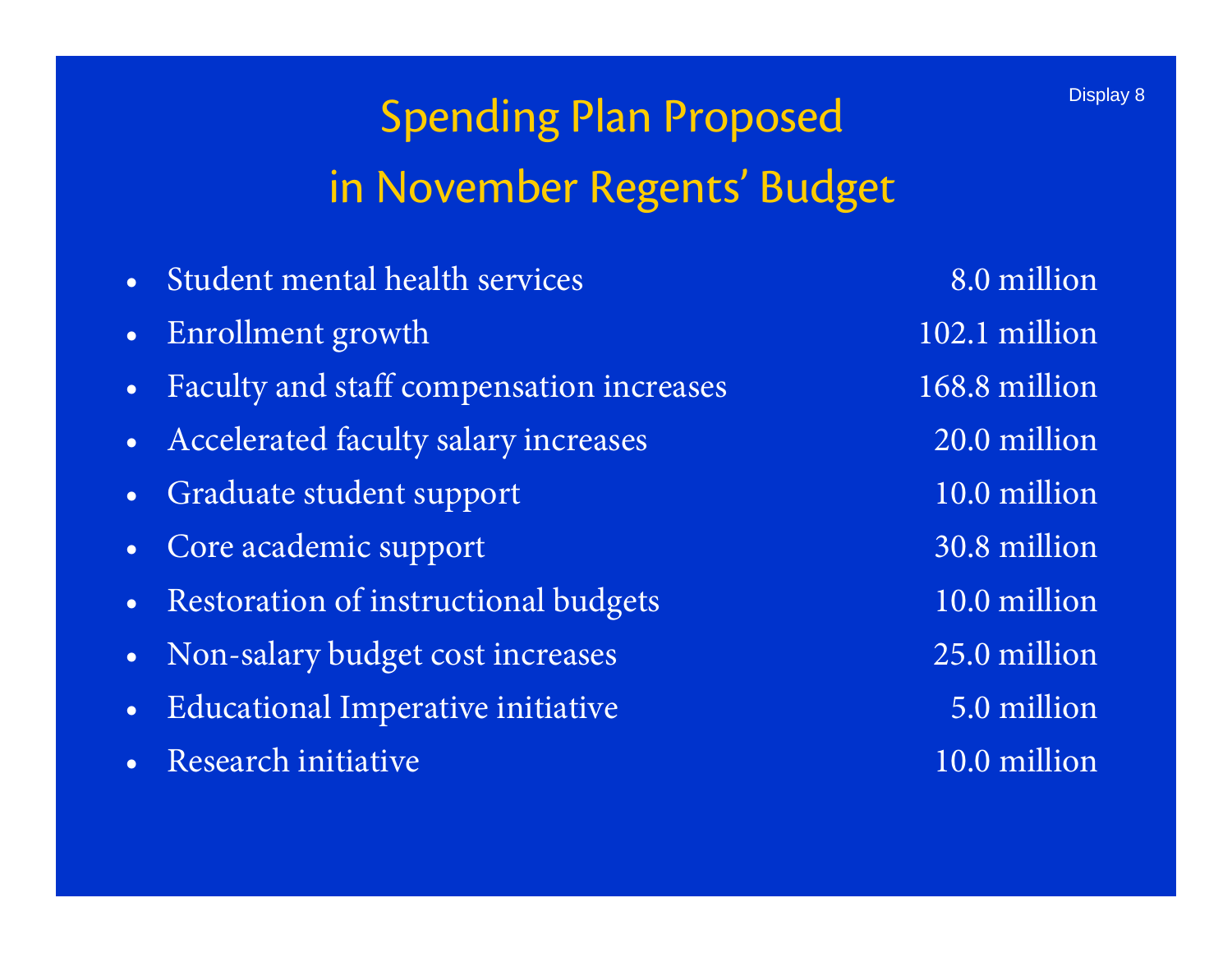## Higher Education Advocacy

- Collaborative UC, CSU, and CCC effort
- $\bullet$  Communication among the leadership of the UC, CSU, and CCC
- $\bullet$ Common message on funding priorities
- $\bullet$ Joint advocacy and communications activities
- $\bullet$ Letter organized by the Lieutenant Governor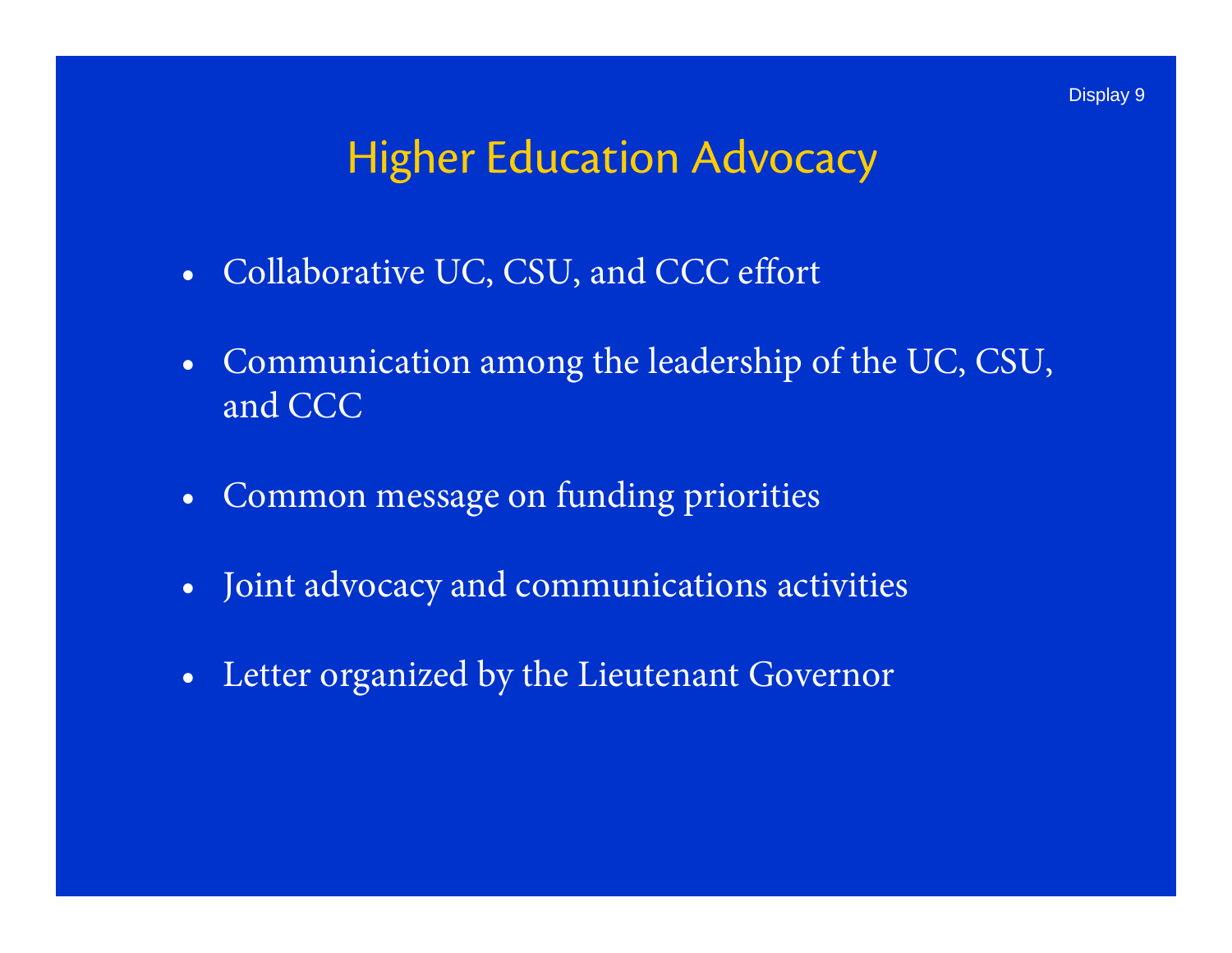# Budget Advocacy Website: www.universityofcalifornia.edu/news/budget

#### **INVESTING IN CALIFORNIA'S FUTURE** The budget and the University of California's impact

Gov. Arnold Schwarzenegger has proposed a 2008-09 state budget with across-the-board spending cuts, including at the University of California, to close a multibillion-dollar deficit. The proposed cuts for public higher education - which follow significant cuts earlier this decade - would be detrimental to our students, economy and California's future.



c

#### **UC's impact** – public investment at work  $\left| \mathbf{a} \right|$

Week of March 17, 2008

Back to UC homepage UC Newsroom Archive

#### **Graduating California's future**

With more than 1 million UC graduates in the state, California has one of the best-trained work forces in the world. From teachers to technology executives, UC alumni are making a difference in the workplace.

#### **Training** California's work force

UC educates students in more than 150 fields, preparing tomorrow's leaders from the boardroom to the classroom. See video of UCLA success stories student athletes who became doctors, teachers, writers and more.



#### **Latest budget news**

- UC to offer admission to all eligible undergraduates for 2008-09; state budget challenge deepens for university
- Regents review options for closing budget gap

#### **Resources**

UC's budget message

UC's impact: key points

Printable budget fact sheet

Letter from Garamendi, education leaders: Invest in education

President Dynes video message

Presentation to Regents on governor's proposed 2008-09 budget (.pdf)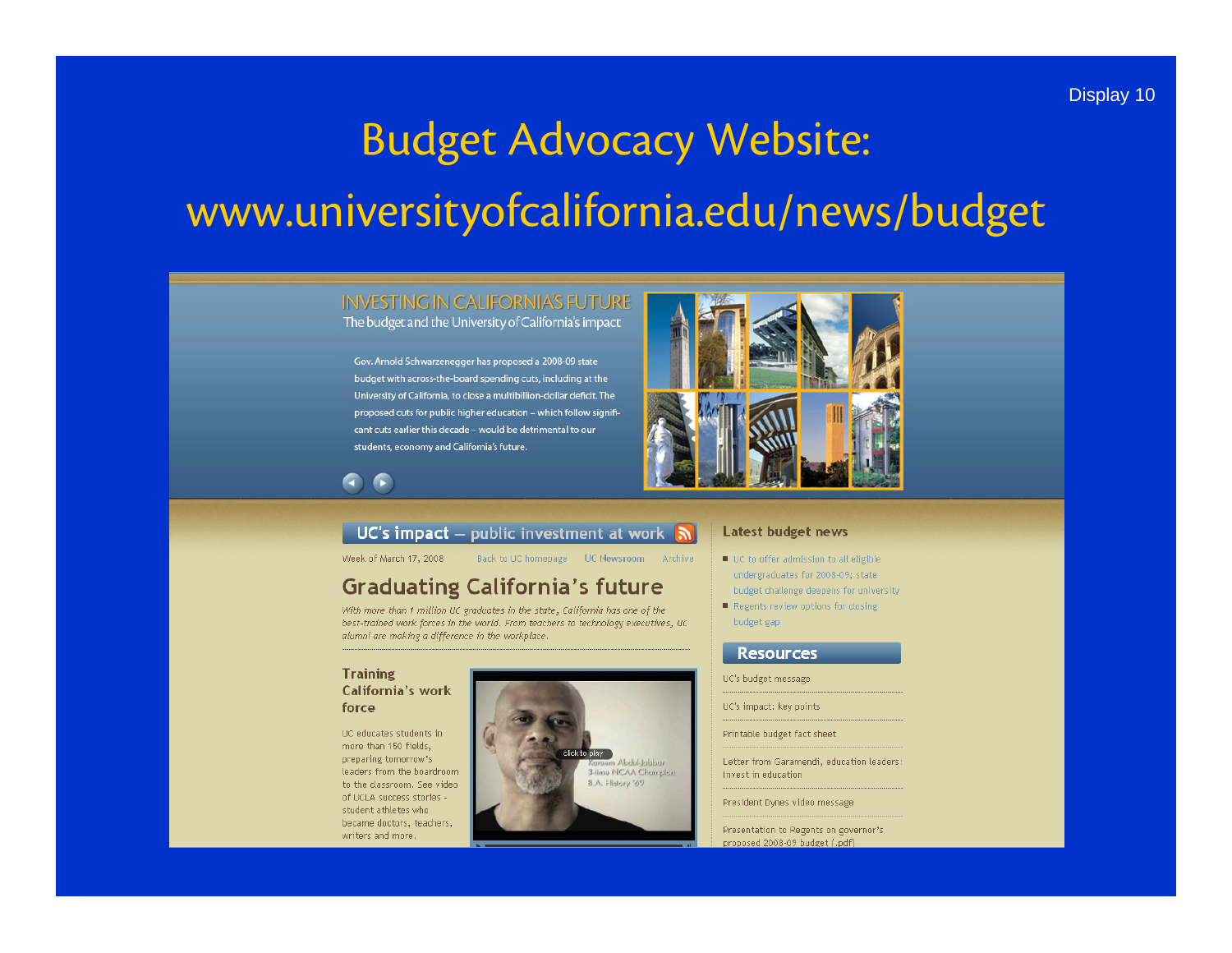### Consultation Process

- $\bullet$ Budget Task Force of campus leadership
- Council of Chancellors
- Council of Executive Vice Chancellors
- $\bullet$ Vice Chancellors for Planning and Budget
- Academic Senate
- UC Student Association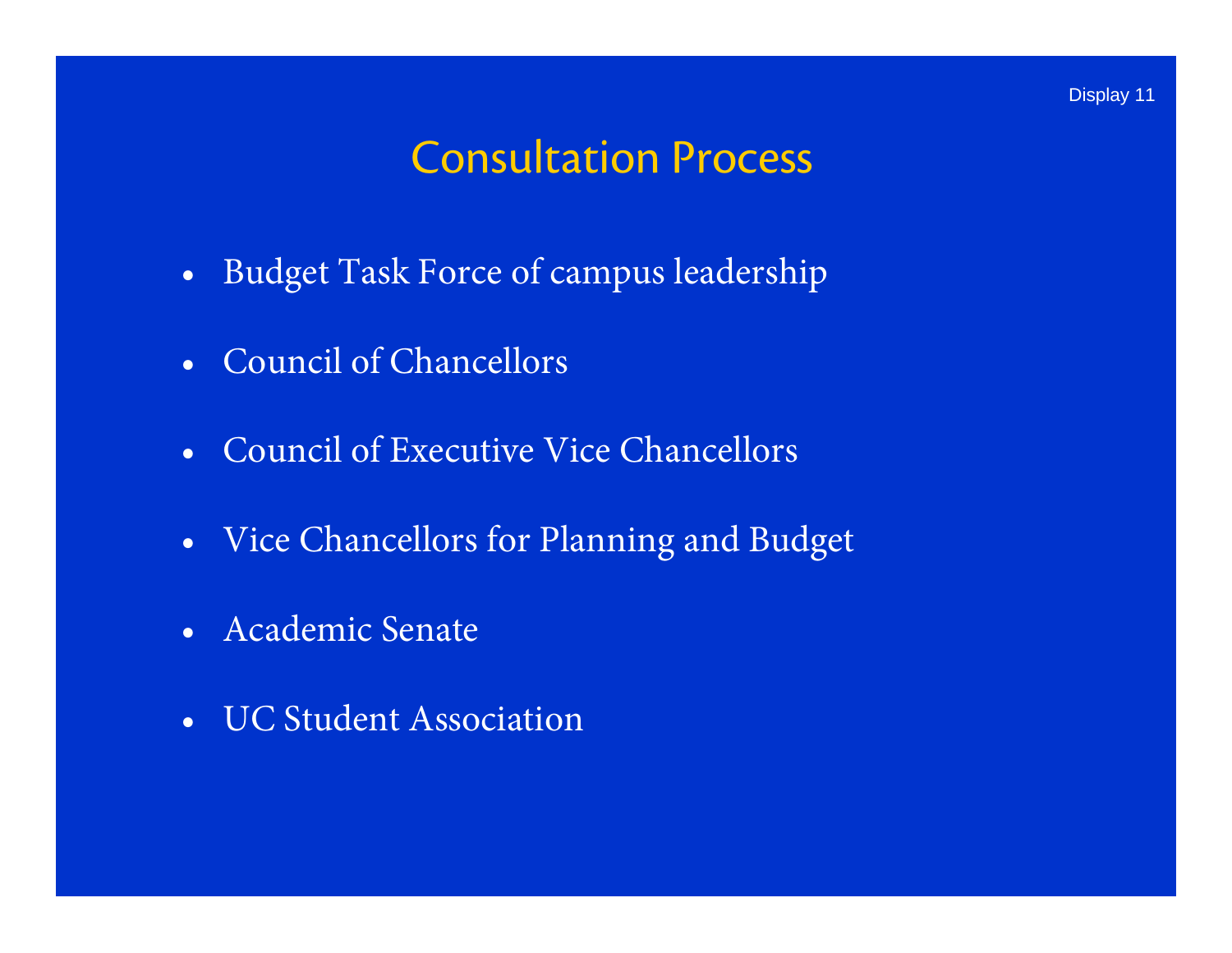## Spending Plan Proposed in November Regents' Budget

- •Student mental health services
- •Enrollment growth 102.1 million
- •Faculty and staff compensation increases 168.8 million
- •Accelerated faculty salary increases 20.0 million
- •Graduate student support 10.0 million
- •Core academic support 30.8 million
- •Restoration of instructional budgets 10.0 million
- •Non-salary budget cost increases 25.0 million
- $\bullet$ Educational Imperative initiative 5.0 million
- $\bullet$ Research initiative 10.0 million

8.0 million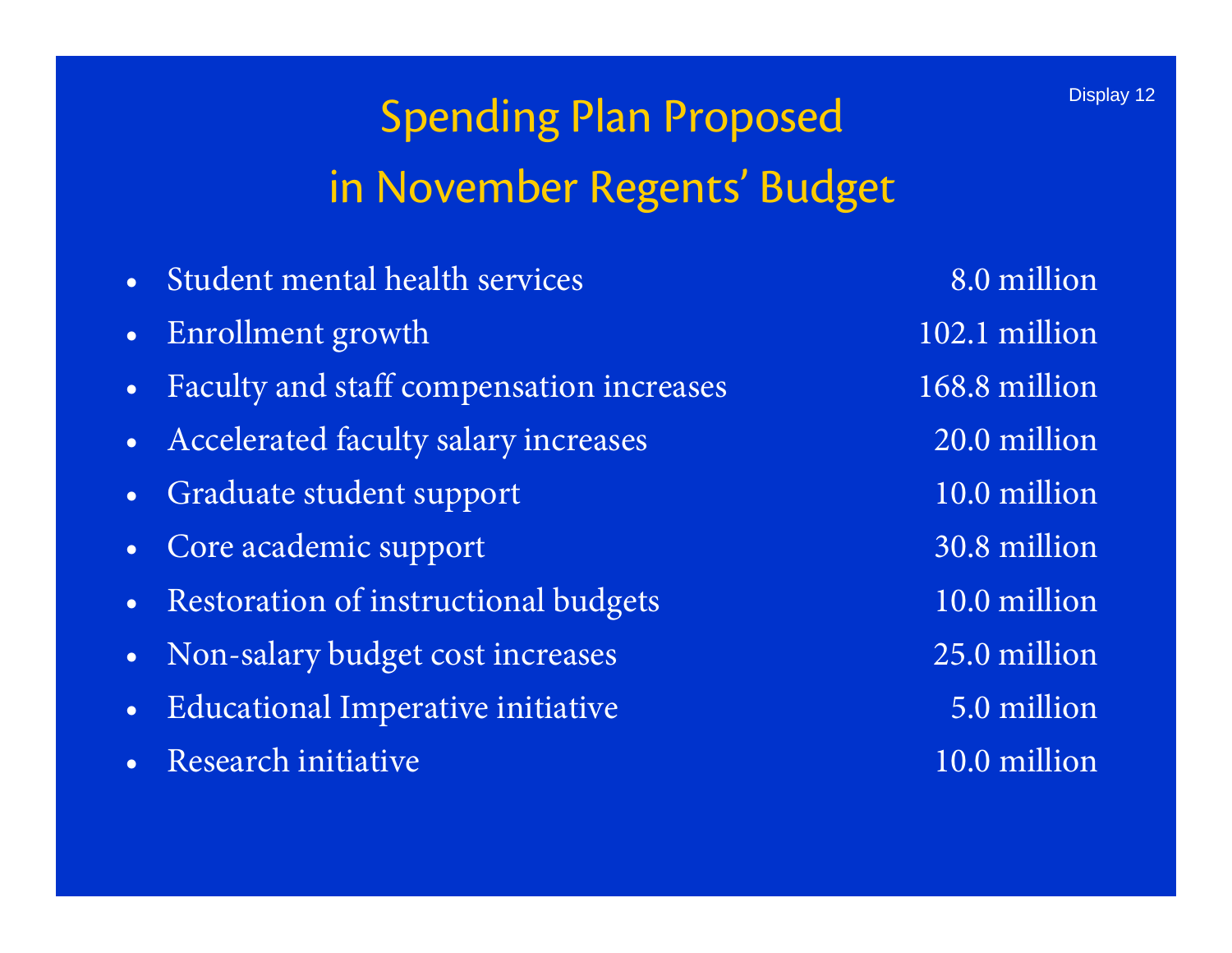- Student mental health services 8.0 million
- Enrollment growth 102.1 million
- •Faculty and staff compensation increases 168.8 million
- Accelerated faculty salary increases 20.0 million
- •Graduate student support 10.0 million
- •Core academic support 30.8 million
- •Restoration of instructional budgets 10.0 million
- •Non-salary budget cost increases 25.0 million
- •Educational Imperative initiative 5.0 million
- •Research initiative 10.0 million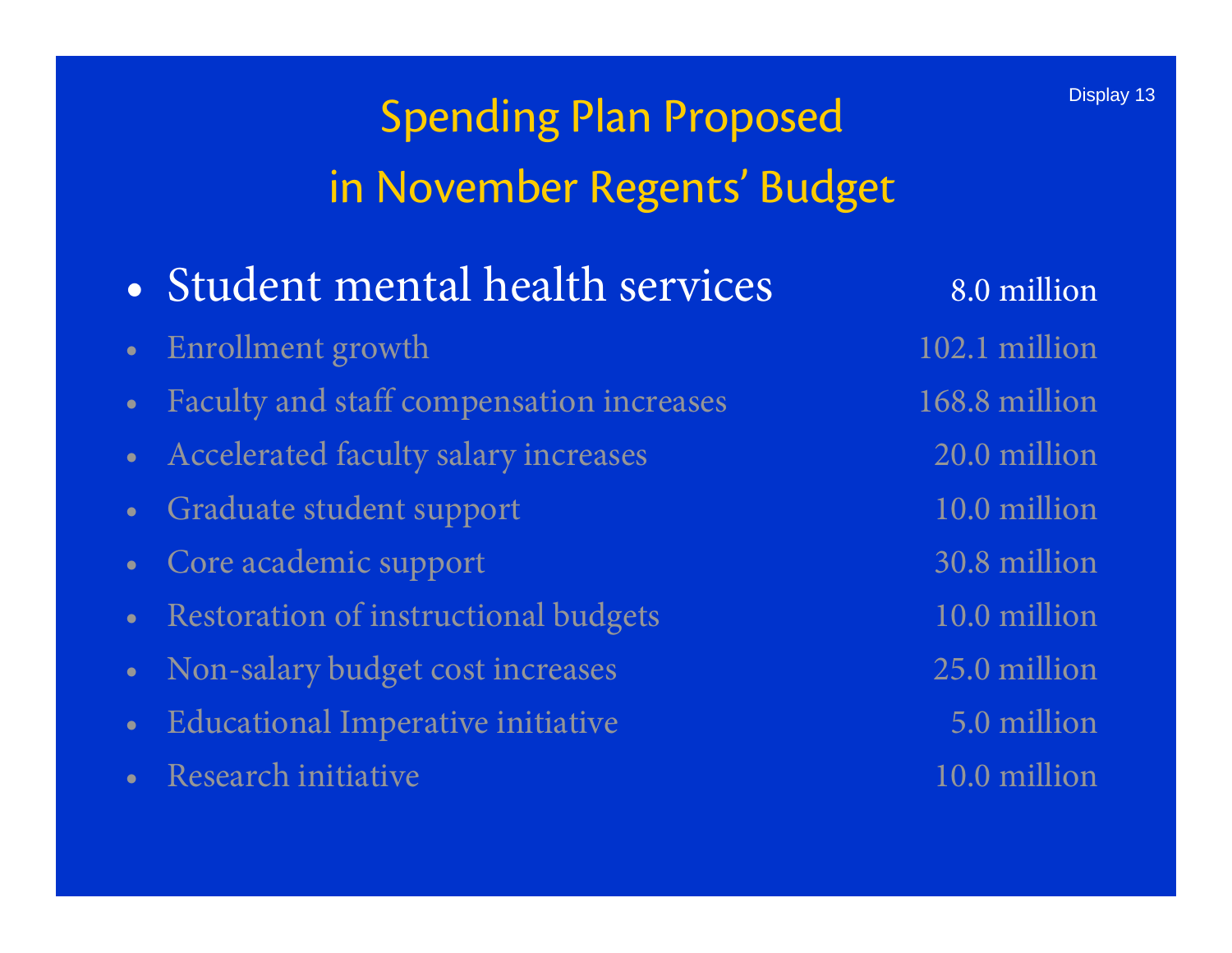•Student mental health services 8.0 million

#### $\bullet$ Enrollment growth 102.1 million

- •Faculty and staff compensation increases 168.8 million
- •Accelerated faculty salary increases 20.0 million
- •Graduate student support 10.0 million
- •Core academic support 30.8 million
- •Restoration of instructional budgets 10.0 million
- •Non-salary budget cost increases 25.0 million
- •Educational Imperative initiative 5.0 million
- •Research initiative 10.0 million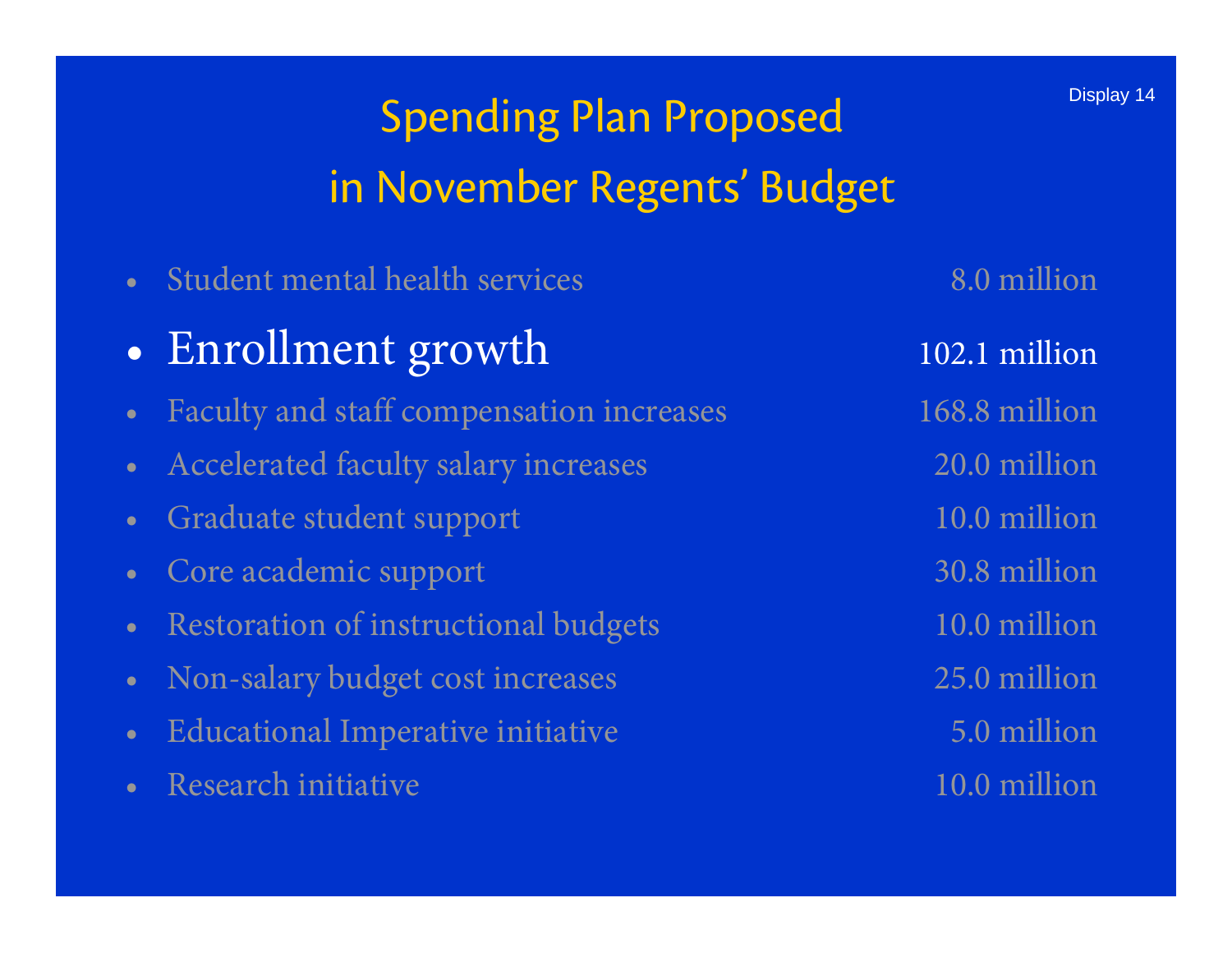|           | Student mental health services         | 8.0 million   |
|-----------|----------------------------------------|---------------|
|           | Enrollment growth                      | 102.1 million |
|           | • Faculty and staff compensation       | 168.8 million |
|           | • Accelerated faculty salary increases | 20.0 million  |
|           | Graduate student support               | 10.0 million  |
|           | • Core academic support                | 30.8 million  |
| $\bullet$ | Restoration of instructional budgets   | 10.0 million  |
|           | Non-salary budget cost increases       | 25.0 million  |
|           | Educational Imperative initiative      | 5.0 million   |
|           | Research initiative                    | 10.0 million  |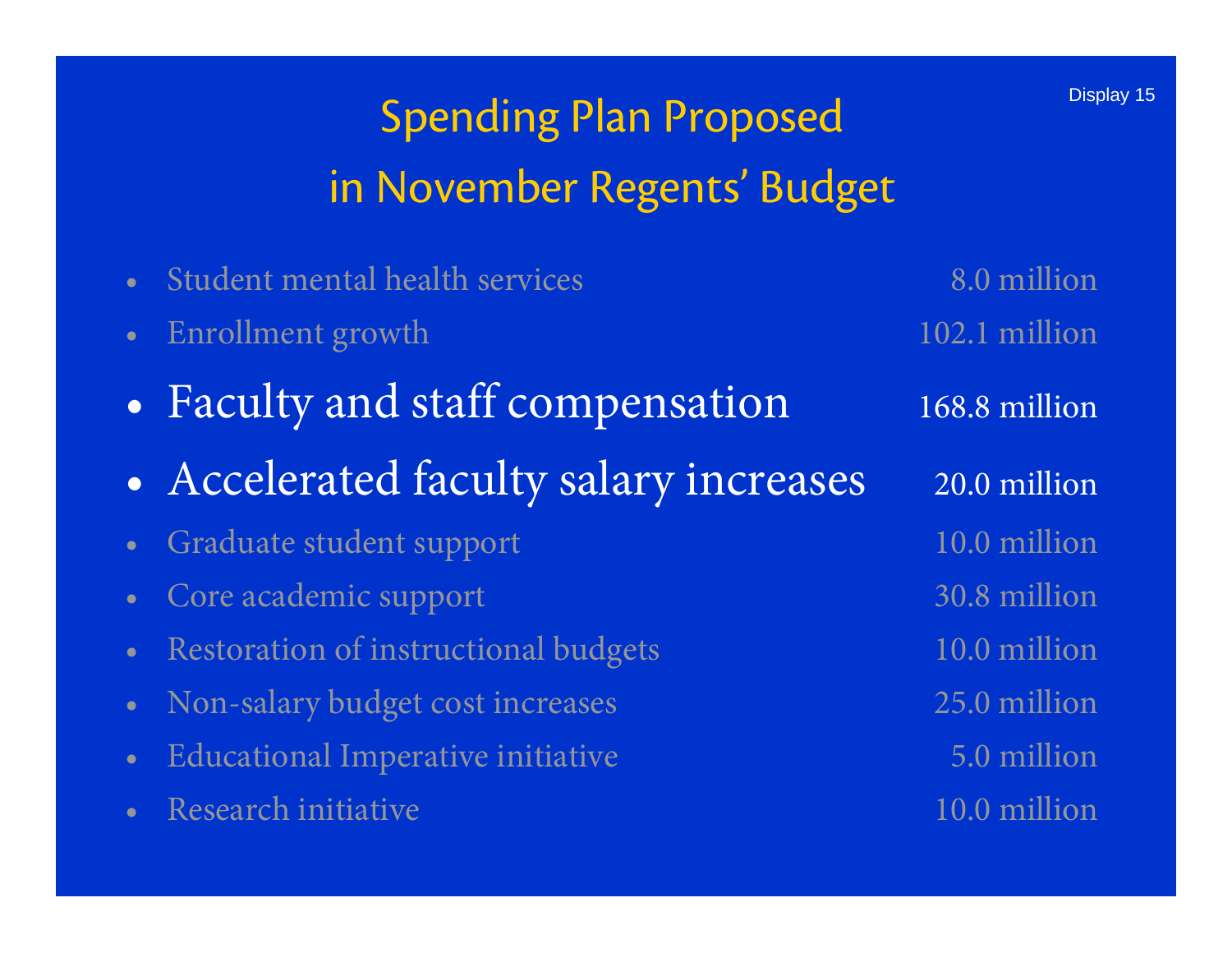- •Student mental health services 8.0 million
- •Enrollment growth 102.1 million
- •Faculty and staff compensation increases 168.8 million
- •Accelerated faculty salary increases 20.0 million
- •Graduate student support 10.0 million
- •Core academic support 30.8 million
- •Restoration of instructional budgets 10.0 million
- •Non-salary budget cost increases 25.0 million
- •Educational Imperative initiative 5.0 million
- •Research initiative 10.0 million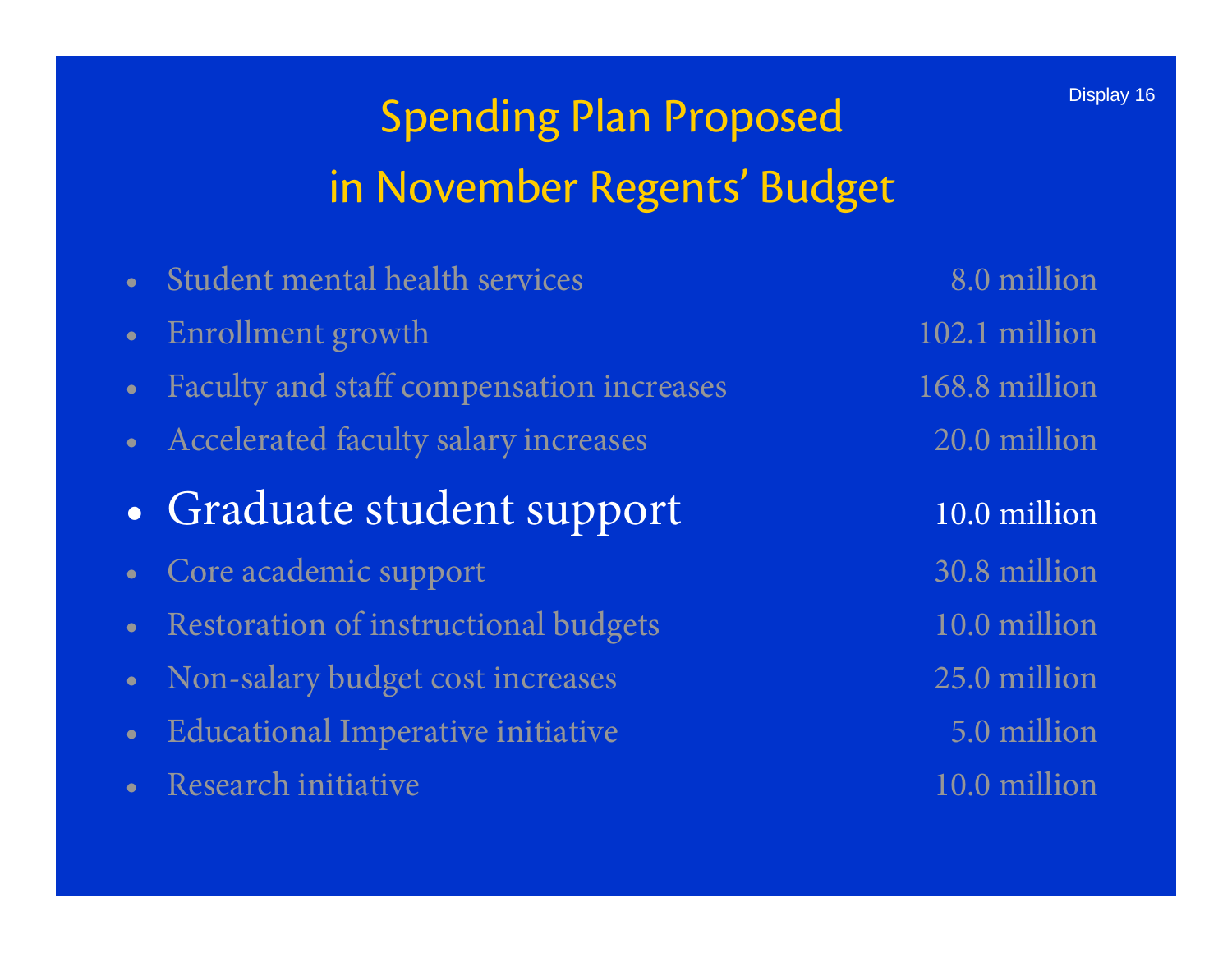|                 | Student mental health services           | 8.0 million   |
|-----------------|------------------------------------------|---------------|
| $\bullet^\circ$ | Enrollment growth                        | 102.1 million |
| $\bullet$       | Faculty and staff compensation increases | 168.8 million |
| $\bullet^\circ$ | Accelerated faculty salary increases     | 20.0 million  |
| $\bullet$       | Graduate student support                 | 10.0 million  |
|                 | • Core academic support                  | 30.8 million  |
|                 | • Restoration of instructional budgets   | 10.0 million  |
|                 | • Non-salary budget cost increases       | 25.0 million  |
| $\bullet$       | Educational Imperative initiative        | 5.0 million   |
|                 | Research initiative                      | 10.0 million  |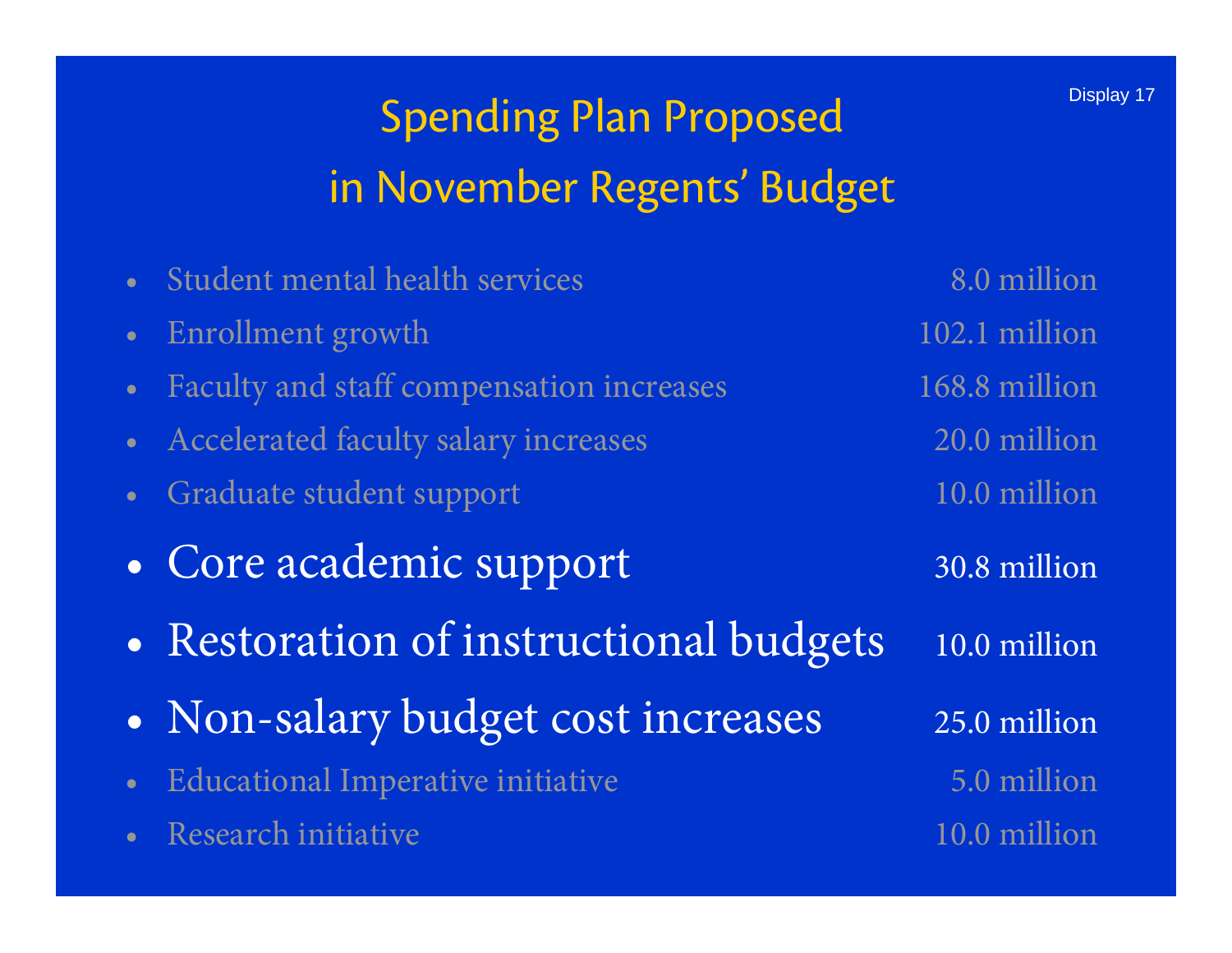## Spending Plan Proposed in November Regents' Budget

- •Student mental health services 8.0 million
- Enrollment growth 102.1 million
- •Faculty and staff compensation increases 168.8 million
- •Accelerated faculty salary increases 20.0 million
- •Graduate student support 10.0 million
- •Core academic support 30.8 million
- •Restoration of instructional budgets 10.0 million
- Non-salary budget cost increases 25.0 million
- $\bullet$ Educational Imperative initiative 5.0 million
- Research initiative

10.0 million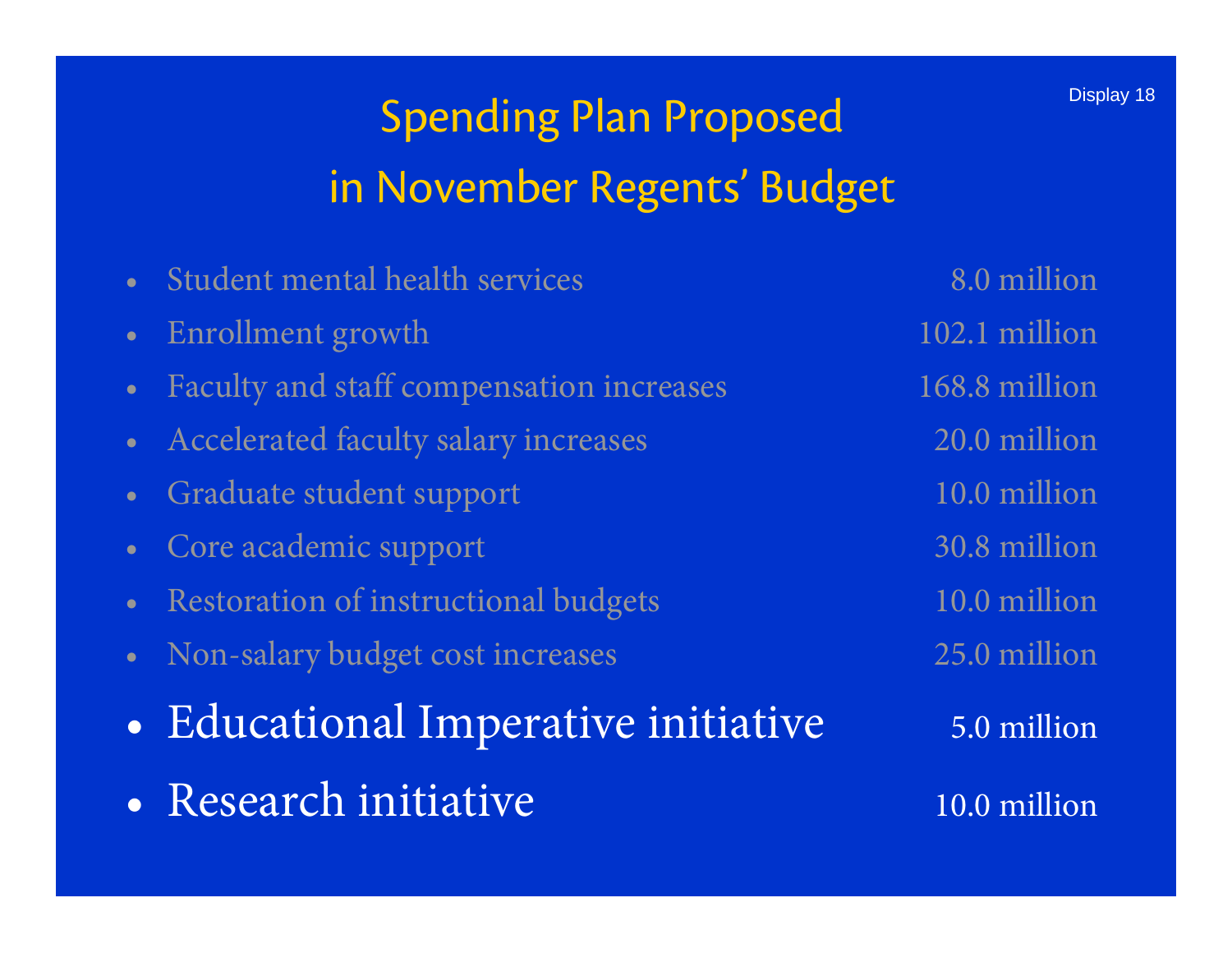## Other Efforts

- $\bullet$ OP restructuring and savings
- Intercampus administrative efficiencies
- •Strategic savings and revenue enhancements
- Evaluation of research priorities
- $\bullet$ No student fee action until May